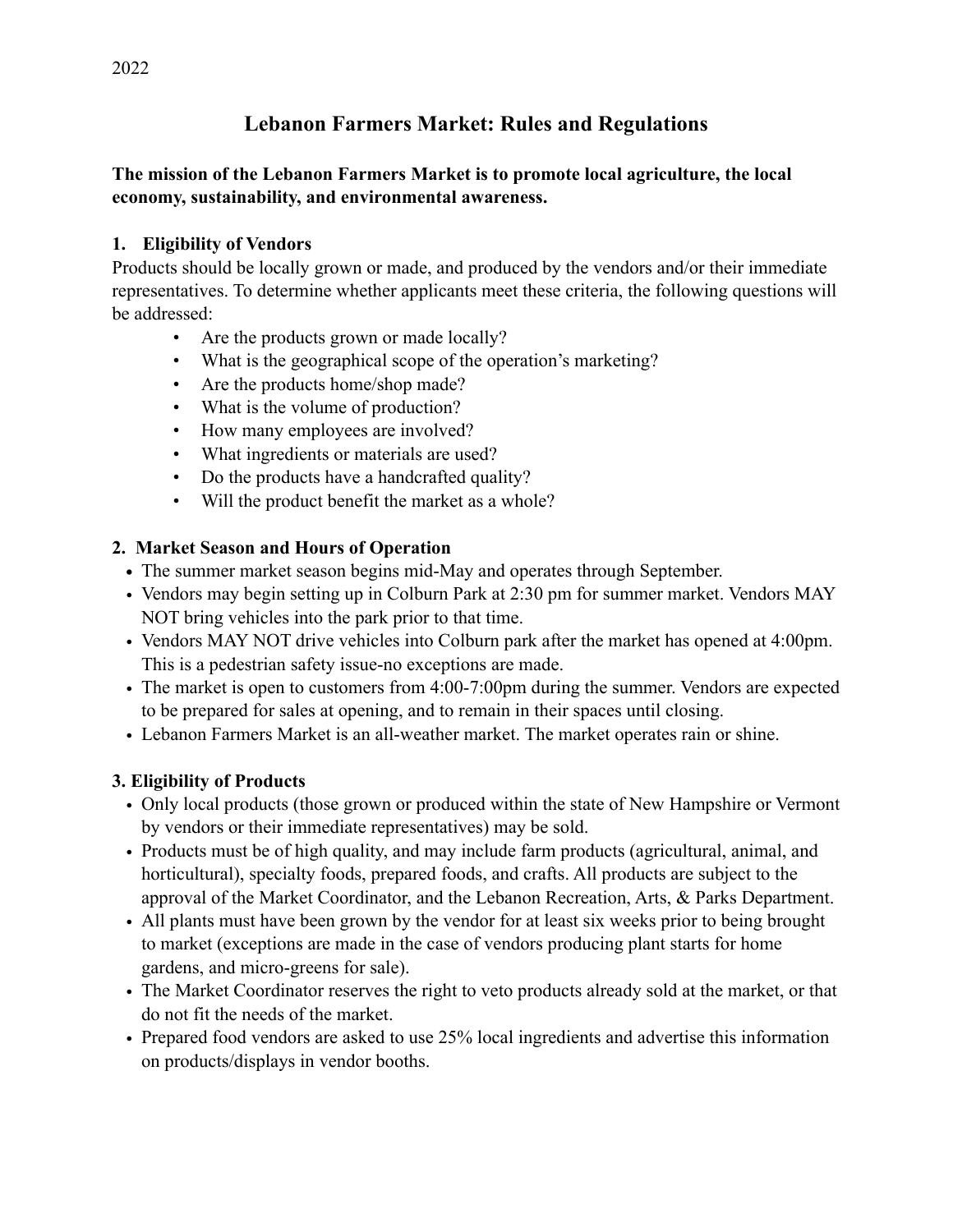• **Beverages:** Soda and bottled water are not permitted to be sold at market. Instant beverages and mixes are not permitted. Beverages must be listed on applications, and duplicates will not be permitted (ie., lemonade will not be sold by multiple vendors).

### **4. Conditions of Sale**

- Products must be sold by the grower or producer themselves, or by an employee thereof.
- Vendors selling by weight must provide their own certified scales.
- Each vendor is responsible for any licensing or certification required for products sold in New Hampshire.
- Collection of applicable New Hampshire sales tax, if any, is the responsibility of the vendor.

### **5. Allocation of Space**

Space shall be allocated annually by the Market Coordinator, and under the following general guidelines:

- In allocating space, the market will maintain a vendor ratio as far as possible of agricultural products (55%), prepared foods (30%), and crafts (15%).
- Applications are considered on a first-come, first-serve basis with returning vendors given preference.
- Along with the annual vendor application, vendors are asked to indicate preference as to space occupied and schedule of occupancy for the upcoming market season.
- After due effort has been made to contact vendors who have not returned their applications by the application deadline, all spaces not reserved will be treated as vacant with respect to the upcoming season and may be reassigned according to these priorities:
	- 1. Vendors as of the previous year
	- 2. New vendors
	- Competing requests by vendors of equal priority will be settled by lot.
- *Vendors must pay for their space regardless of attendance*. The market must be paid directly—no subletting is permitted. Vendors must pay for their spaces in full (amount indicated on application) by the end of the season. All debts must be reconciled before vendors may apply to the subsequent season.

#### **6. Regulation of Structures**

• Stall space is rented on the basis of square plots ten feet (10') on each side. Vendors must provide their own tents, canopies, tables, chairs, and displays. No permanent structures are allowed.

• No part of any display can extend beyond the vendor's allotted areas into the customer walking areas.

- All tents must be securely staked and/or weighted during each market.
- All booths, stands, and displays are subject to market approval.

# **7. Requirements for Commercial Outdoor Cooking**

• Farmers' Market, Open Sided Pop-Up Style Tents, and Similar Situations